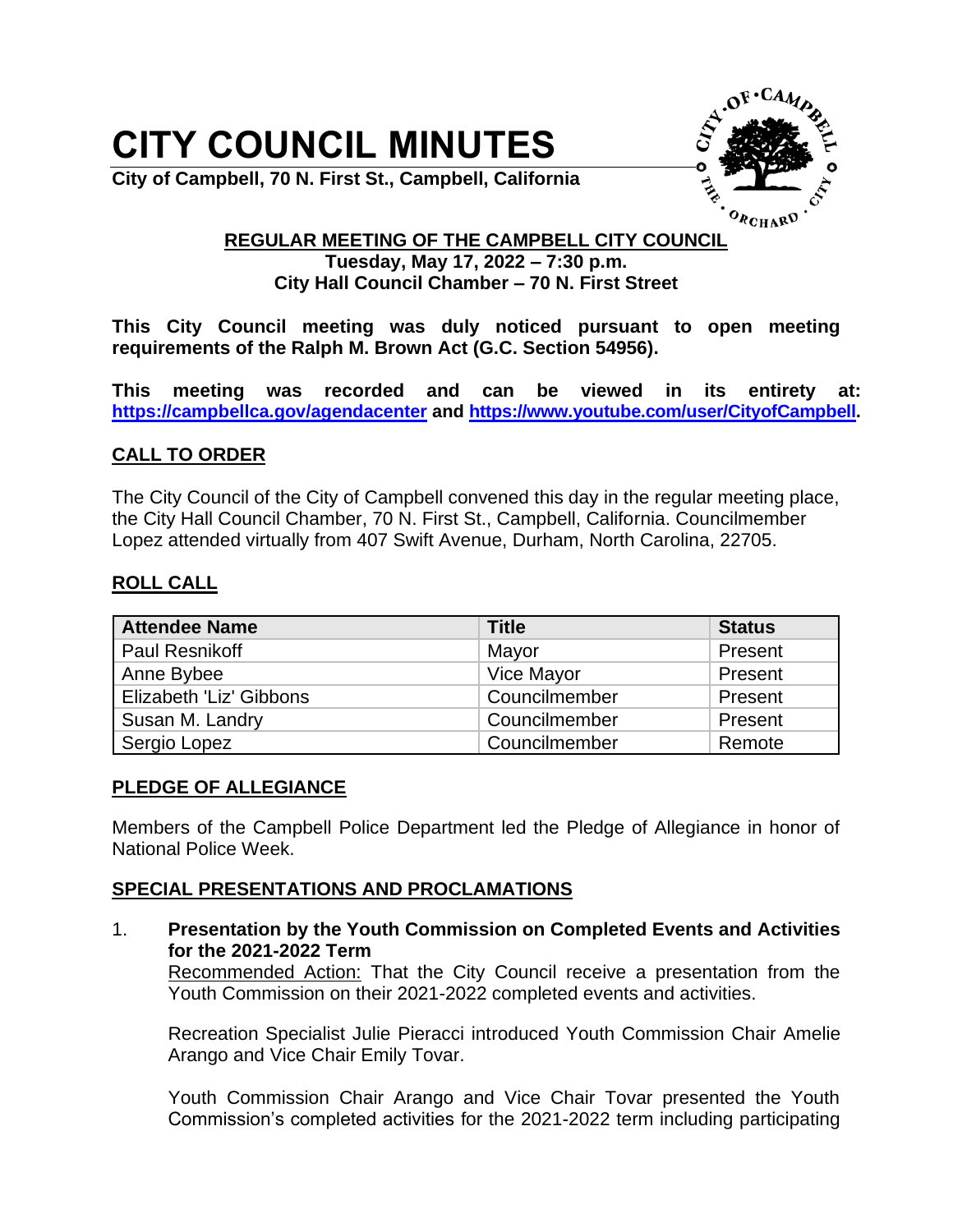in the Holiday Ainsley House Decorating, the South Bay Fun Fest, hosting student finals study halls, supporting the Clean Water Art Contest, and hosting the Coffee & Politics event.

Councilmembers expressed appreciation to the Youth Commission for their robust workplan, and for actively contributing to the community through their discussions on current events, community engagement, and outreach efforts. Councilmembers congratulated Chair Arango and Vice Chair Tovar for their extraordinary leadership skills in holding a very successful Youth Commission term.

## 2. **Proclamation Recognizing Peace Officers Memorial Day and Declaring the Week of May 11-17, 2022 as National Police Week**

Recommended Action: That the City Council recognize May 15, 2022, as "Peace Officers Memorial Day"; and May 11-17, 2022 as "National Police Week" to honor those law enforcement officers who have lost their lives in the line of duty for the safety and protection of others.

Mayor Resnikoff read the proclamation recognizing Peace Officers Memorial Day on May 15, 2022 and declaring the week of May 11-17, 2022 as National Police Week. Mayor Resnikoff noted the Campbell Water Tower was lit in blue in honor of Peace Officers Memorial Day.

Police Chief Gary Berg on behalf of the Campbell Police Department Officers thanked the Council for their support and recognition of this important event. Campbell Police Officers have a passion for service and a deep dedication to the residents of Campbell.

Councilmembers expressed appreciation to all members of the Campbell Police Department for their dedicated service and noted that it is a special thing for a Police Department to be as well received in a community as the Campbell Police Department is.

## 3. **Proclamation Declaring the Week of May 15-21, 2022 as National Public Works Week**

Recommended Action: That the City Council declare the week of May 15-21, 2022, as National Public Works Week in the City of Campbell.

Mayor Resnikoff read the proclamation declaring the week of May 15-21, 2022 as National Public Works week.

Public Works Director Todd Capurso expressed appreciation to the Council for their support and noted that in addition to the maintenance, engineering, and project management services that the Public Works Department staff handles, staff also works with many partner agencies such as Valley Water, West Valley Solid Waste Management, and the West Valley Sanitation District all in an effort to support and provide quality services to the residents of Campbell.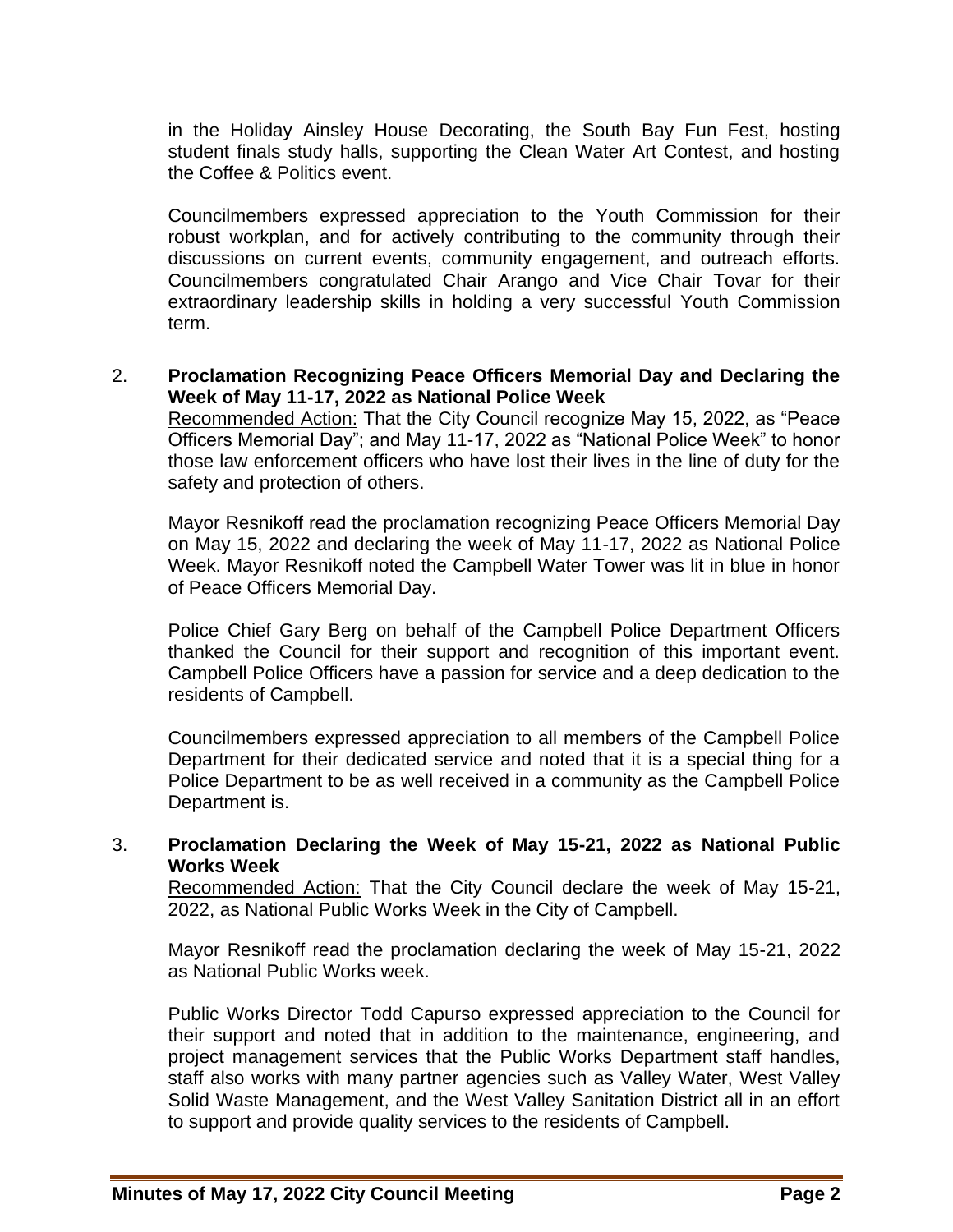Councilmembers expressed appreciation to Public Works Department Staff for their hard work in support of making sure Campbell is beautiful and well maintained, noting the special events hosted by the Public Works Department to further educate the community on what it takes to keep Campbell beautiful.

# 4. **Proclamation Declaring the Month of May 2022 as "Affordable Housing Month" in the City of Campbell**

Recommended Action: That the City Council proclaim the month of May 2022 as "Affordable Housing Month" in the City of Campbell.

Mayor Resnikoff read the proclamation declaring the month of May 2022 as Affordable Housing Month in the City of Campbell.

Matthew Reed, Director of Policy, Silicon Valley at Home accepted the proclamation and noted that this month is an important time to reflect on the hardships of others and focus on collaborating together to find solutions to the housing crisis.

Councilmembers expressed appreciation to Silicon Valley at Home for their many educational opportunities and for working with our Community Development Department to help Campbell become a better partner in helping affordable housing in the Bay Area.

## **COMMUNICATIONS AND PETITIONS**

There were no communications and petitions.

## **ORAL REQUESTS**

There were no oral requests.

#### **COUNCIL ANNOUNCEMENTS**

City Hall is open to the public for in-person services Monday through Friday, from 8:00 am to 5:00 pm. For your convenience, online services such as permits, business license applications and virtual appointments are available online. Visit the city's website at [www.campbellca.gov](file:///C:/Users/asanders/AppData/Local/Microsoft/Windows/INetCache/Content.Outlook/E065HUG7/www.campbellca.gov) to view information for all city departments and services available.

"Together For Mental Health" May is Mental Health Awareness Month. Each year millions of Americans face the reality of living with a mental illness. During May, join the national movement to raise awareness about mental health.

The library is a place to find information and access resources such as, the County Department of Behavioral Health Services, and they provide computers where you can read about organizations like the National Alliance on Mental Illness and Bring Change to Mind. Please visit the Campbell Express Library at the Campbell Community Center or [www.sccld.org](file:///C:/Users/asanders/AppData/Local/Microsoft/Windows/INetCache/Content.Outlook/E065HUG7/www.sccld.org) for more information.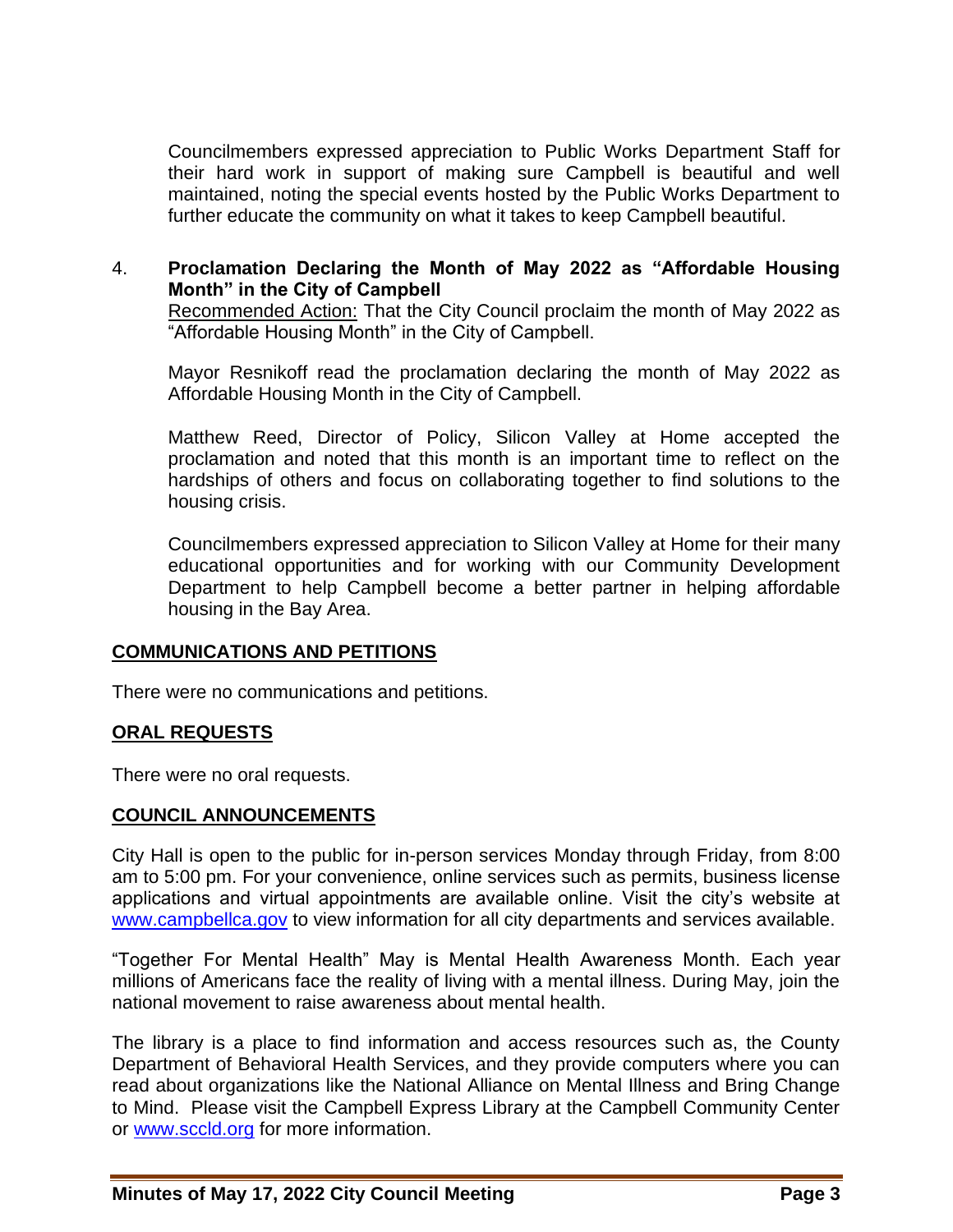The City Clerk's Office is accepting applications for the Planning Commission, the Civic Improvement Commission, and the Bicycle and Pedestrian Advisory Committee. To find out more about these positions, or to apply, please contact the City Clerk's Office at (408) 866-2117, or visit the city's website at [www.campbellca.gov.](file:///C:/Users/asanders/AppData/Local/Microsoft/Windows/INetCache/Content.Outlook/E065HUG7/www.campbellca.gov)

Campbell Recreation Summer Day Camps, the Campbell Recreation offers quality programs for children and teens aged 3 to 15, providing a fun, safe place to play during the summer. Camps run the weeks of June 13 through August 15. For more information, please visit [www.campbellca.gov.](file:///C:/Users/asanders/AppData/Local/Microsoft/Windows/INetCache/Content.Outlook/E065HUG7/www.campbellca.gov)

Lifeguards Wanted. Join Campbell Community Center Aquatics, learn life-saving skills and work with an amazing team. To find out more about this great opportunity, please visit [www.cambpellca.gov.](file:///C:/Users/asanders/AppData/Local/Microsoft/Windows/INetCache/Content.Outlook/E065HUG7/www.cambpellca.gov)

Join the Campbell Veterans Memorial Foundation in honoring the men and women who have died while serving in the United States Military on Monday, May 30, 2022 from 9:00 am to 10:000 am at the Orchard City Green located at City Hall.

City offices will be closed for business Monday, May 30, 2022 in observance of Memorial Day. Police and emergency services will remain open.

## **CONSENT CALENDAR**

Mayor Resnikoff asked if anyone wished to remove an item from the Consent Calendar. Items 11, 14, and 15 were removed from Consent.

The Consent Calendar was considered as follows:

5. **Minutes of City Council Special Meeting of April 20, 2022**  Recommended Action: Approve the Special Meeting minutes of April 20, 2022.

This action approves the City Council Special Meeting minutes of April 20, 2022.

6. **Minutes of City Council Study Session Meeting of April 25, 2022**  Recommended Action: Approve the Study Session Meeting minutes of April 25, 2022.

This action approves the City Council Study Session Meeting minutes of April 25, 2022.

7. **Minutes of City Council Executive Session Meeting of May 3, 2022**  Recommended Action: Approve the Executive Session Meeting minutes of May 3, 2022.

This action approves the Executive Session Meeting minutes of May 3, 2022.

#### 8. **Minutes of City Council Regular Meeting of May 3, 2022**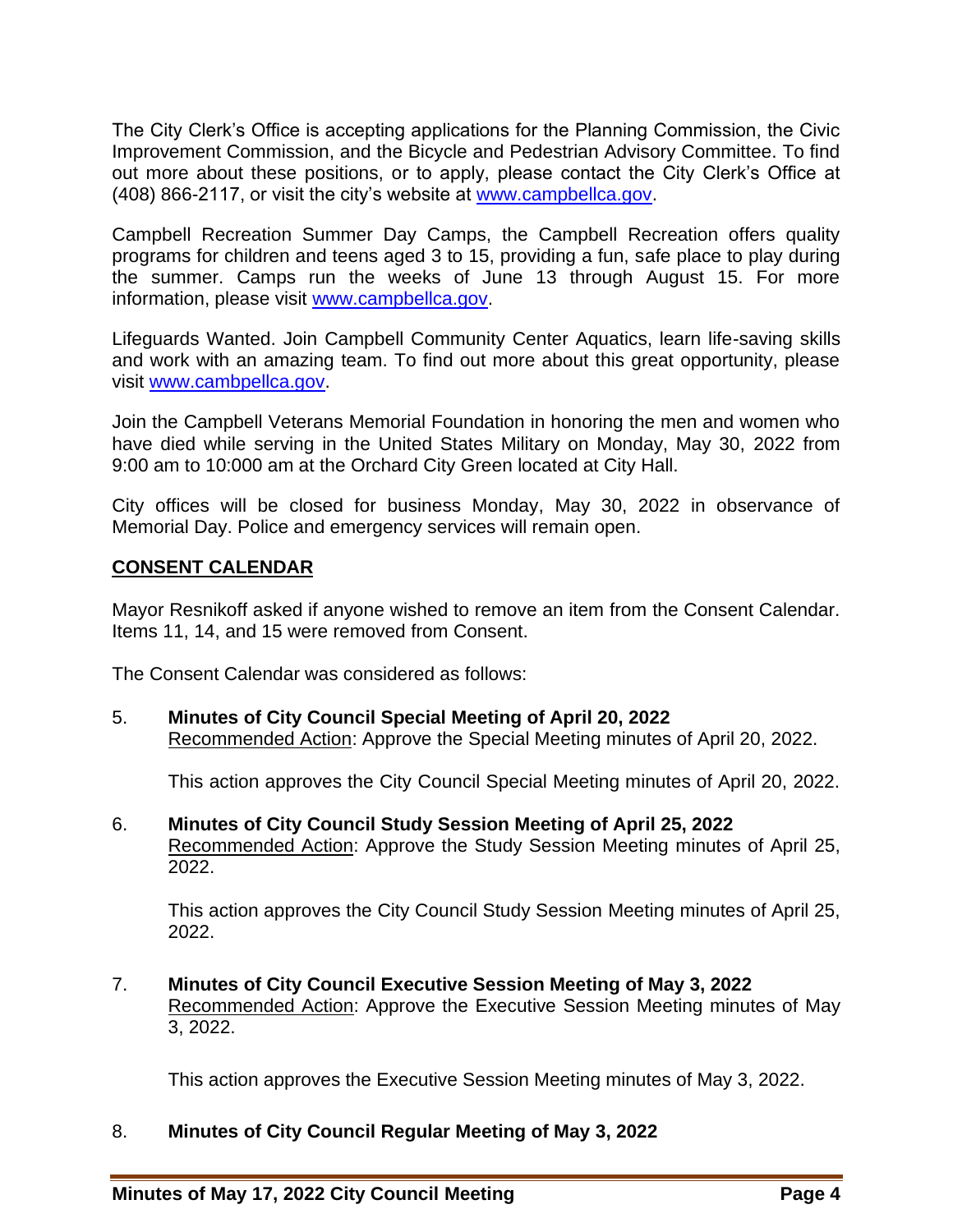Recommended Action: Approve the Regular Meeting minutes of May 3, 2022.

This action approves the City Council Regular Meeting minutes of May 3, 2022.

## 9. **Approving Bills and Claims**

Recommended Action: That the City Council approve the bills and claims in the amount of \$1,104,564.91.

This action approves the bills and claims in the amount of \$1,104,564.91 as follows: payroll checks dated April 14, 2022, in the amount of \$64,812.45; bills and claims checks dated April 18, 2022, in the amount of \$686,604.46; bills and claims checks dated April 25, 2022, in the amount of \$353,148.00.

10. **Extension of Declaration of Local Emergency (Resolution/Roll Call Vote)**  Recommended Action: That the City Council adopt a resolution extending the March 15, 2022 City Council proclamation declaring the existence of a local emergency resulting from community spread of COVID-19 another sixty (60) days until July 29, 2022.

This action adopts Resolution No. 12827 extending the March 15, 2022 City Council proclamation declaring the existence of a local emergency resulting from community spread of COVID-19 another sixty (60) days until July 29, 2022.

# 12. **Approve Appointment to the Bicycle and Pedestrian Advisory Committee (Resolution/Roll Call Vote)**

Recommended Action: That the City Council adopt a Resolution appointing Renee Small to the Bicycle and Pedestrian Advisory Committee (BPAC) for a term expiring August 2024.

This action adopts Resolution No. 12828 appointing Renee Small to the Bicycle and Pedestrian Advisory Committee (BPAC) for a term expiring August 2024.

13. **Approval of Transportation Development Act (TDA) Article 3 Grant Application for Fiscal Year 2022/23 (Resolution/Roll Call Vote)**  Recommended Action: That the City Council adopt a Resolution authorizing the Public Works Director to submit a Grant Application to the Santa Clara Valley Transportation Authority (VTA) for \$56,869 in Transportation Development Act (TDA) Article 3 Guarantee Funds for the Campbell Bicycle and Pedestrian Project Fiscal Year 2022/23.

This action adopts Resolution No. 12829 authorizing the Public Works Director to submit a Grant Application to the Santa Clara Valley Transportation Authority (VTA) for \$56,869 in Transportation Development Act (TDA) Article 3 Guarantee Funds for the Campbell Bicycle and Pedestrian Project Fiscal Year 2022/23.

#### **M/S: Landry/Gibbons – That the City Council approve the Consent Calendar**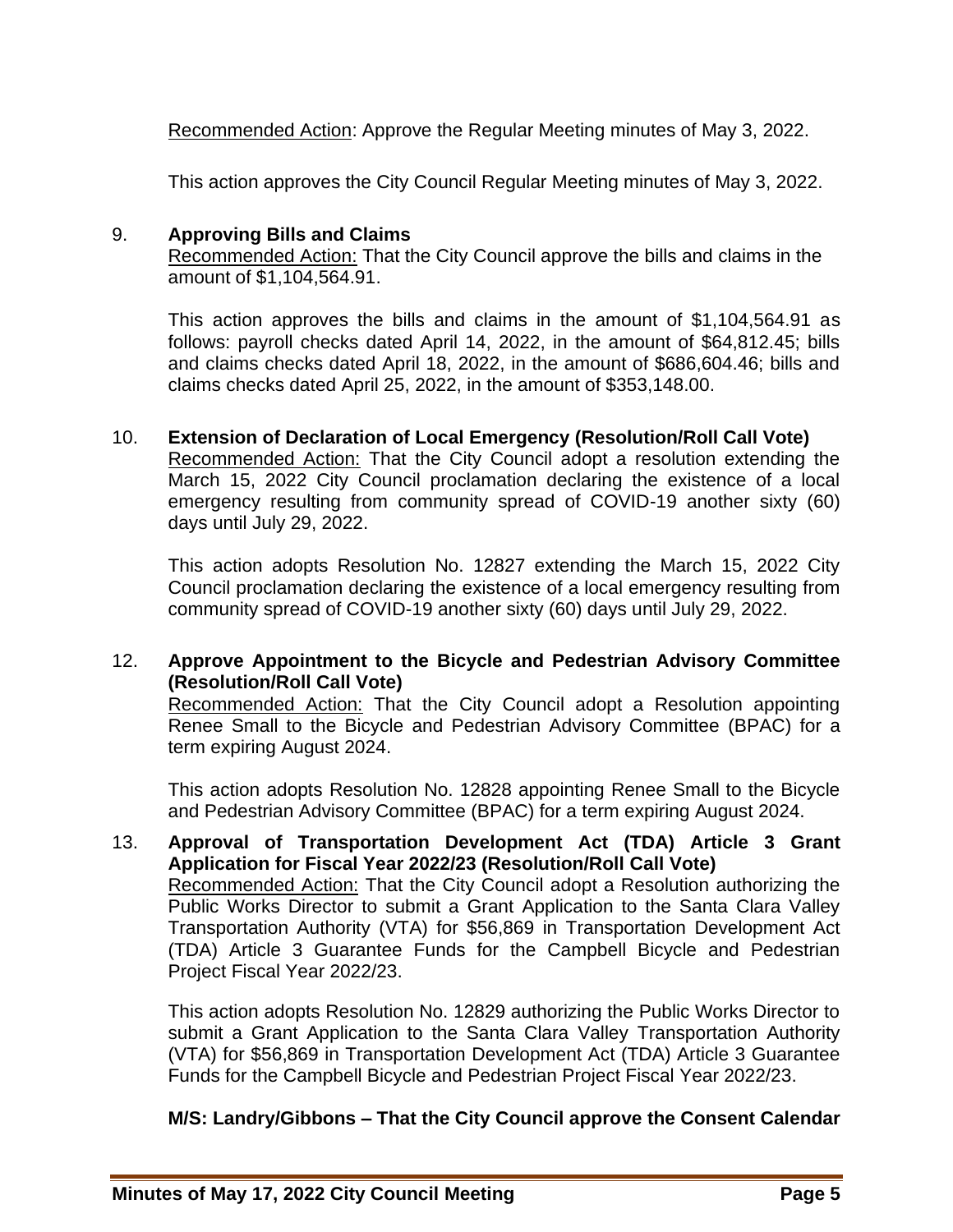**with the exception of items 11, 14, and 15. The motion was adopted by the following roll call vote:** 

| <b>RESULT:</b>   | <b>ADOPTED [UNANIMOUS]</b>               |
|------------------|------------------------------------------|
| <b>MOVER:</b>    | Landry                                   |
| <b>SECONDER:</b> | <b>Gibbons</b>                           |
| <b>AYES:</b>     | Gibbons, Landry, Lopez, Bybee, Resnikoff |

## **ITEMS CONSIDERED SEPARATE FROM CONSENT**

11. **Accept Donation from Joan Evans Bohnett Living Trust (Resolution/Roll Call Vote)** 

Recommended Action: That the City Council adopt a Resolution accepting the donation of \$135,736.66 from the Joan Evans Bohnett Living Trust and approve a budget adjustment to recognize the donation in Fiscal Year 2022.

Councilmembers expressed appreciation to the family of Joan Evans Bohnett for their very generous donation to the City of Campbell.

**M/S: Gibbons/Landry – That the City Council adopt Resolution No. 12830 accepting the donation of \$135,736.66 from the Joan Evans Bohnett Living Trust and approve a budget adjustment to recognize the donation in Fiscal Year 2022. The motion was adopted by the following roll call vote:** 

| <b>RESULT:</b>   | <b>ADOPTED [UNANIMOUS]</b>               |
|------------------|------------------------------------------|
| <b>MOVER:</b>    | <b>Gibbons</b>                           |
| <b>SECONDER:</b> | Landry                                   |
| AYES:            | Gibbons, Landry, Lopez, Bybee, Resnikoff |

## 14. **Resolution Commending Sergeant David Mendez for 25 Years of Service to the City of Campbell (Resolution/Roll Call Vote)**

Recommended Action: That the City Council adopt a Resolution commending Sergeant David Mendez for his 25 Years of Service to the City of Campbell.

Councilmembers congratulated Sergeant David Mendez and expressed appreciation for his 25 years of dedicated and loyal service to the City of Campbell.

**M/S: Gibbons/Landry – That the City Council adopt Resolution No. 12831 commending Sergeant David Mendez for his 25 Years of Service to the City of Campbell. The motion was adopted by the following roll call vote:** 

| <b>RESULT:</b>   | <b>ADOPTED [UNANIMOUS]</b>               |
|------------------|------------------------------------------|
| <b>MOVER:</b>    | <b>Gibbons</b>                           |
| <b>SECONDER:</b> | Landry                                   |
| AYES:            | Gibbons, Landry, Lopez, Bybee, Resnikoff |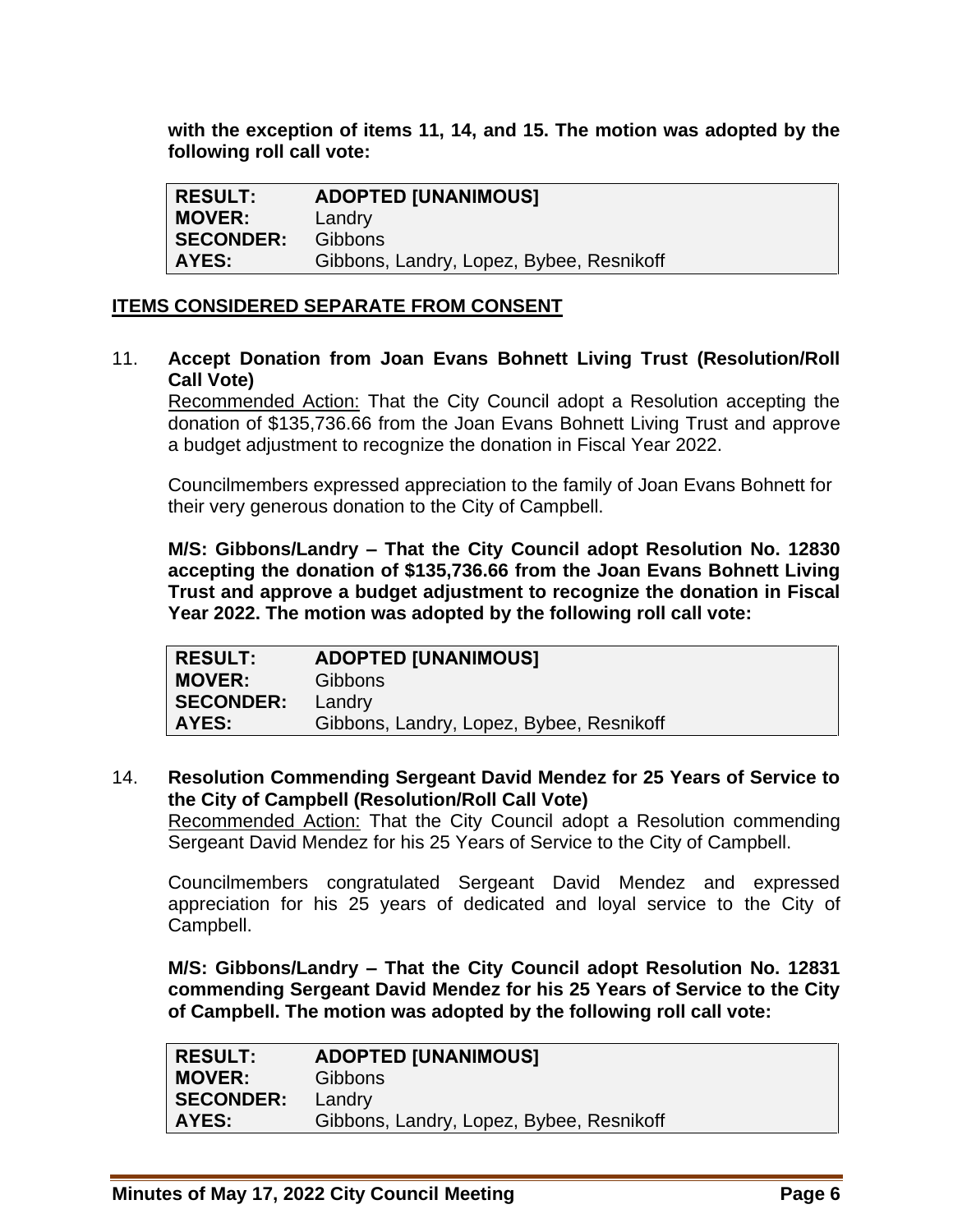15. **Resolution Commending Sergeant David Livingston for 18 Years of Service to the City of Campbell (Resolution/Roll Call Vote)** 

Recommended Action: That the City Council adopt a Resolution commending Sergeant David Livingston for his 18 Years of Service to the City of Campbell.

Councilmembers congratulated Sergeant David Livingston on his retirement and expressed appreciation for his 18 years of dedicated and loyal service to the City of Campbell.

**M/S: Gibbons/Bybee – That the City Council adopt Resolution No. 12832 commending Sergeant David Livingston for his 18 Years of Service to the City of Campbell. The motion was adopted by the following roll call vote:** 

| <b>RESULT:</b>   | <b>ADOPTED [UNANIMOUS]</b>               |
|------------------|------------------------------------------|
| <b>MOVER:</b>    | <b>Gibbons</b>                           |
| <b>SECONDER:</b> | <b>Bybee</b>                             |
| AYES:            | Gibbons, Landry, Lopez, Bybee, Resnikoff |

## **PUBLIC HEARINGS AND INTRODUCTION OF ORDINANCES**

16. **Public Hearing to Consider a City-Initiated Zoning Code Text Amendment (PLN-2021-193) to Amend the Side-Yard Setback Requirements for Properties Located Within the M-1 (Light Industrial) and C-2 (General Commercial) Zoning Districts (Ordinance/Roll Call Vote)**  Recommended Action: That the City Council introduce an Ordinance amending Chapter 21.10 of the Campbell Municipal Code revising the side-yard setback requirements for properties located within the M-1 (Light Industrial) and C-2 (General Commercial) Zoning Districts.

This is the time and place for a public hearing to consider introduction of an ordinance amending Chapter 21.10 of the Campbell Municipal Code revising the side-yard setback requirements for properties located within the M-1 (Light Industrial) and C-2 (General Commercial) Zoning Districts.

Senior Planner Daniel Fama introduced the Staff Report dated May 17, 2022 noting that Staff is requesting initiation of this amendment in response to several applications currently under review that involve requests by the applicant for reduced side setbacks. These requests highlighted a need to examine the appropriateness of the current setback standard that applies residential setback standards to commercial and industrial properties and the lack of flexibility to adjust these standards. As compared to residential properties, the adjacency of industrial and commercial buildings does not pose issues of privacy, noise, or access to sunlight, requiring a more restrictive side setback.

Mayor Resnikoff opened the public hearing, there being no speakers, the public hearing was closed.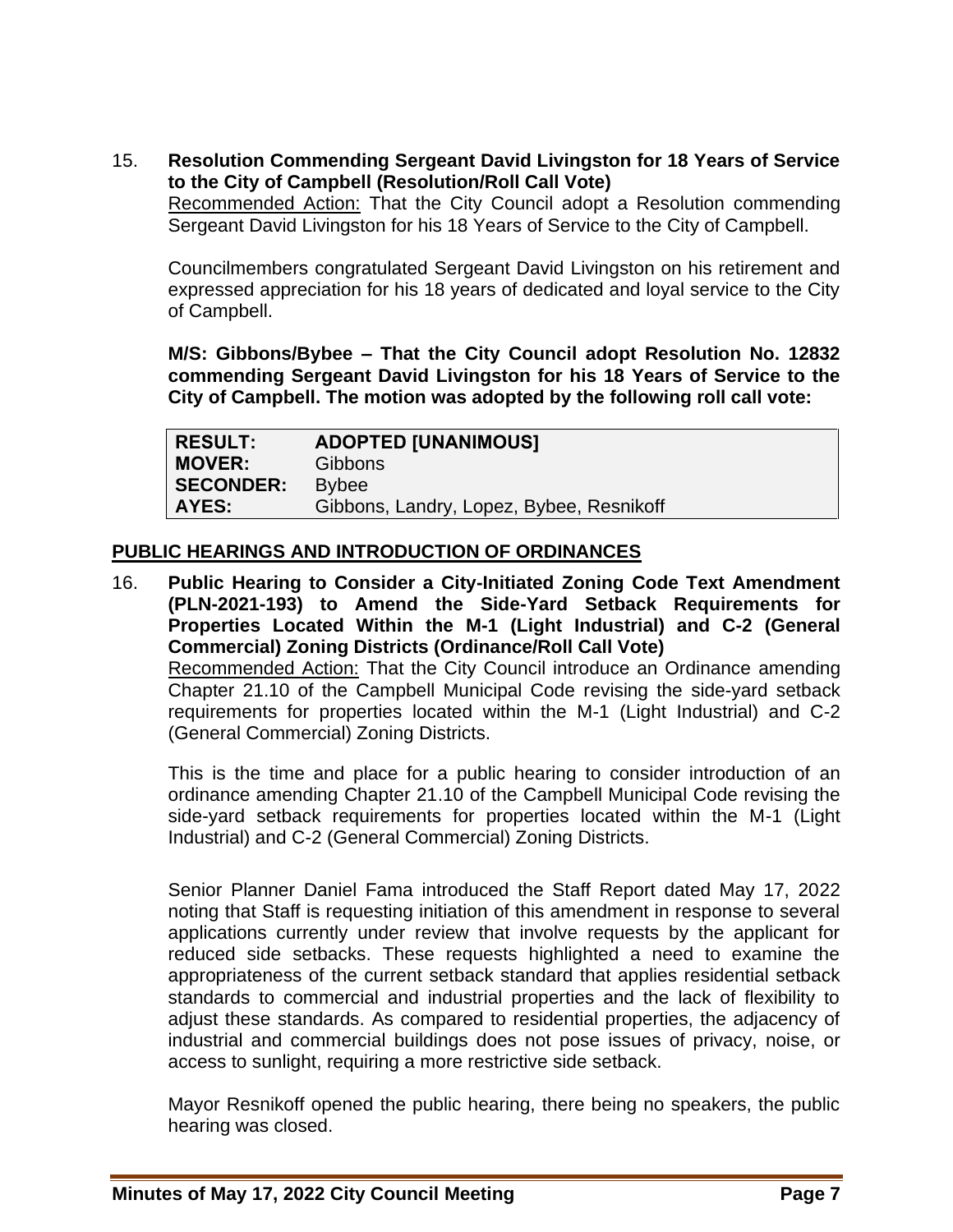**M/S: Gibbons/Landry – That the City Council introduce Ordinance 2281 amending Chapter 21.10 of the Campbell Municipal Code revising the sideyard setback requirements for properties located within the M-1 (Light Industrial) and C-2 (General Commercial) Zoning Districts. The motion was adopted by the following roll call vote:** 

| <b>RESULT:</b> | <b>ADOPTED [UNANIMOUS]</b>               |
|----------------|------------------------------------------|
| <b>MOVER:</b>  | <b>Gibbons</b>                           |
| SECONDER:      | Landry                                   |
| <b>AYES:</b>   | Gibbons, Landry, Lopez, Bybee, Resnikoff |

City Clerk Christopherson read the full title of Ordinance No. 2281.

**M/S: Gibbons/Bybee – That the City Council waive further reading of Ordinance No. 2281. The motion was adopted by the following roll call vote:** 

17. **Introduction of Ordinance Adding Chapter 6.19 and Amending Sections 6.10.020 and 6.10.170 of the City of Campbell Municipal Code to Implement AB 1276 Single-Use Foodware Accessories and Standard Condiments, and Enforce CALGreen Building Standards Code with the City's Administrative Process (Ordinance/Roll Call Vote)** 

Recommended Action: That the City Council introduce an Ordinance adding Chapter 6.19 and amending Sections 6.10.020 and 6.10.170 of the City of Campbell Municipal Code implementing new state legislative requirements for single-use foodware accessories and standard condiments and establishing an enforcement process for CALGreen Building Code.

This is the time and place for a public hearing to consider introduction of an ordinance adding Chapter 6.19 and amending Sections 6.10.020 and 6.10.170 of the City of Campbell Municipal Code implementing new state legislative requirements for single-use foodware accessories and standard condiments, and establishing an enforcement process for CALGreen Building Code.

Environmental Programs Specialist Peri Newby introduced the Staff Report dated May 17, 2022 noting that in 2021 Governor Newsom signed Assembly Bill (AB) 1276, which expanded on AB 1884 to require single use accessory foodware (e.g., utensils, chopsticks, straws, stirrers) and condiments to be provided only upon consumer request. Ms. Newby explained that this provision applies to onpremise dining, to go orders, and third party platforms. Staff is recommending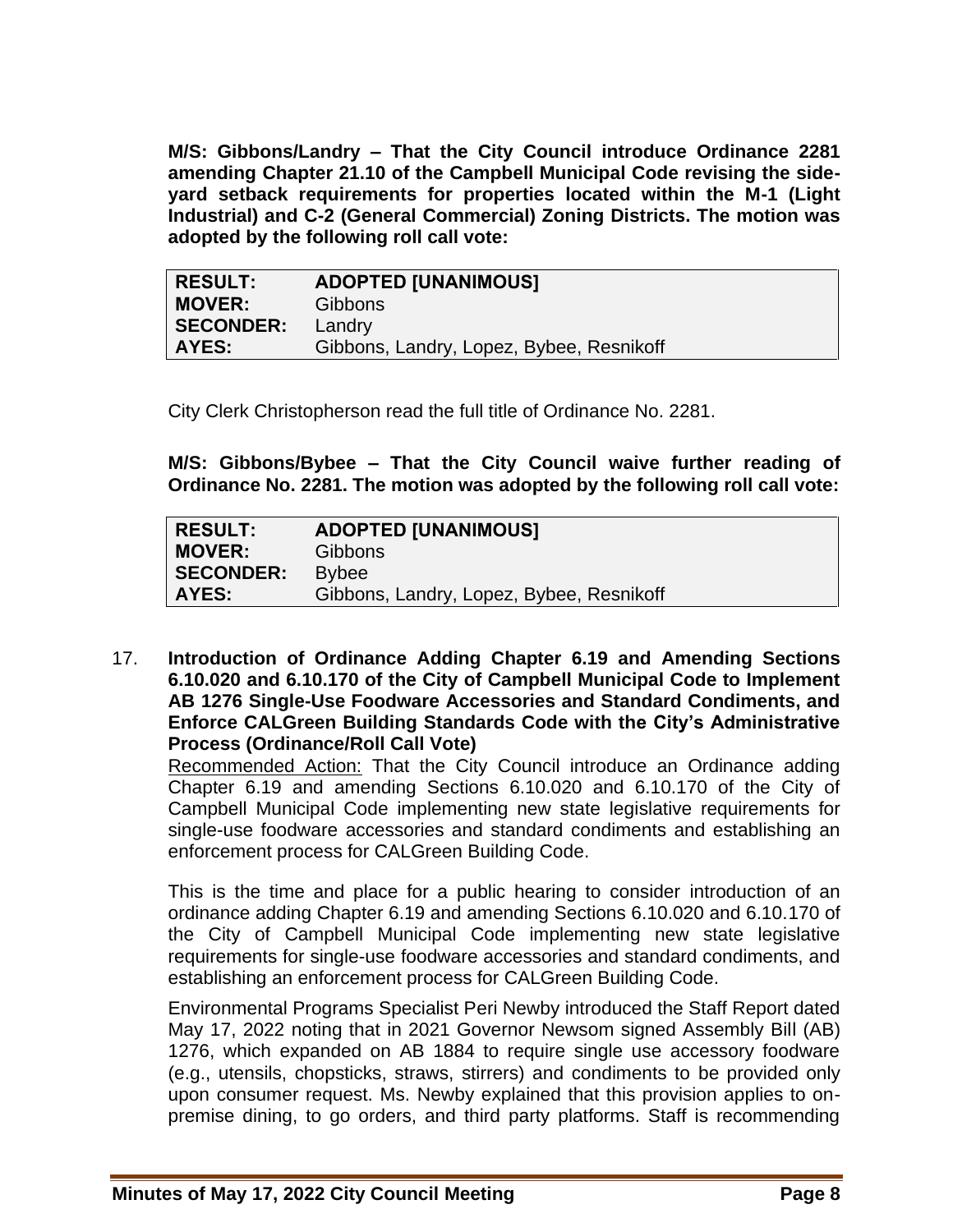modifications to the City's Municipal Code to implement the new requirements of AB 1276 and to provide enforcement mechanisms.

In response to inquiries, Ms. Newby clarified that outreach efforts have already begun by City Staff, and efforts with the Solid Waste Joint Powers Authority as well as the County and related coalitions are underway. Ms. Newby noted that upon two complaints/violations a business is provided education and warnings, after that, fines of up to \$300 per year will be assessed.

Mayor Resnikoff opened the public hearing, there being no speakers, the public hearing was closed.

**M/S: Gibbons/Landry – That the City Council introduce Ordinance 2282 adding Chapter 6.19 and amending Sections 6.10.020 and 6.10.170 of the City of Campbell Municipal Code implementing new state legislative requirements for single-use foodware accessories and standard condiments, and establishing an enforcement process for CALGreen Building Code. The motion was adopted by the following roll call vote:** 

| RESULT:          | <b>ADOPTED [UNANIMOUS]</b>               |
|------------------|------------------------------------------|
| MOVER:           | <b>Gibbons</b>                           |
| <b>SECONDER:</b> | Landry                                   |
| AYES:            | Gibbons, Landry, Lopez, Bybee, Resnikoff |

City Clerk Christopherson read the full title of Ordinance No. 2282.

**M/S: Gibbons/Bybee – That the City Council waive further reading of Ordinance No. 2282. The motion was adopted by the following roll call vote:** 

| RESULT:          | <b>ADOPTED [UNANIMOUS]</b>               |
|------------------|------------------------------------------|
| <b>MOVER:</b>    | <b>Gibbons</b>                           |
| <b>SECONDER:</b> | <b>Bybee</b>                             |
| AYES:            | Gibbons, Landry, Lopez, Bybee, Resnikoff |

## 18. **Introduction of Proposed Fiscal Year (FY) 2023 Operating Budget and 2023 - 2027 Five-Year Capital Improvement Plan (CIP)**

Recommended Action: That the City Council review the Proposed Fiscal Year (FY) 2023 Operating Budget and 2023-2027 Capital Improvement Plan (CIP) as presented; provide direction to staff to proceed with finalizing the budget; and establish June 21, 2022 as the date for a public hearing and adoption of the FY 2023 Operating Budget and CIP, as well as the Gann Appropriations Limit.

City Manager Brian Loventhal introduced the Staff Report dated May 17, 2022 and noted that this is the formal introduction of the Fiscal Year 2023 Operating Budget and Capital Improvement Plan. City Manager Loventhal highlighted the changes since the April 25, 2022 Council meeting including the addition of \$1.4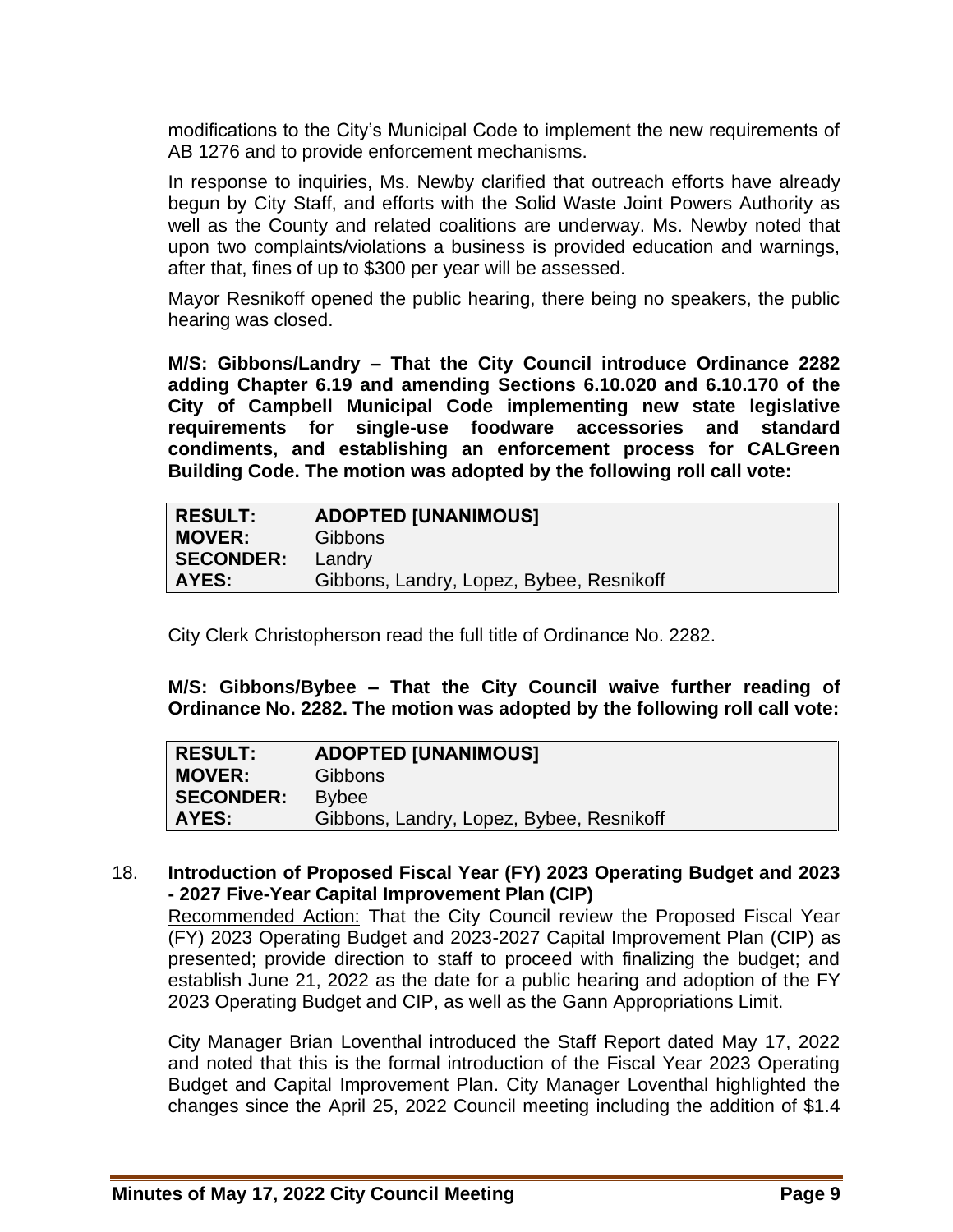million transfer of General Fund capital reserves to the Capital Improvement Plan fund for previously approved CIPR and Construction Tax Projects.

Finance Director Will Fuentes presented the long-range forecast and reserve account updates highlighting revenue projections both with available American Rescue Plan Act (ARPA) funds and without, noting that ongoing income streams are expected to exceed expenses beginning in FY 2024. Director Fuentes reviewed the general fund reserve accounts and noted that ARPA funds are not allowed to be used as a reserve, to pay down reserve borrowings, or to defer a tax adjustment. Projections are indicating the City will be on track to meet its reserve saving targets by FY 2026.

City Manager Loventhal clarified that the presented FY 2023 Operating Budget is balanced, ongoing expenses are funded with existing revenue, and noted the significant one-time expenditures per department which are in line with current department workplans. City Manager Loventhal noted the departmental percentage changes from the FY 2023 proposed budget as compared to year end estimates and reviewed the current year staffing requests. Noting the requested Senior Planner to Principal Planner position creates a managerial level within the Community Development Department between the Director position and the Senior Planners, the Communication Coordinator would support the City's outreach efforts on many projects of priority across the City, the Mental Health Counselor/Clinician was modified to be a contract position to enhance the services provided through the Employee Assistance Program, and an Administrative Analyst in the Finance Department to support the implementation of a new payroll/human resources software platform.

In response to inquiries, Human Resources Manager Jenny Le-Christensen stated that the Mental Health Counselor contract would be for an initial term of 3 to 6 months to allow Staff to evaluate its usage, the \$60,000 is the minimum amount to enter into the contract.

In response to inquiries, City Manager Loventhal noted that following all of the ARPA fund requests currently in the proposed budget, there will still be a \$4.3 million ARPA fund balance. Finance Director Fuentes noted that Staff is recommending using a small amount of ARPA funds in FY 2023 for one-time expenses, in FY 2024 Staff feels that based on long range projections, ARPA funds will not be needed to balance the budget.

*Council took a recess at 9:26 p.m. and returned at 9:35 p.m. with all members present.*

Finance Manager Norite Vong presented the FY 2023-2027 Capital Improvement Plan (CIP) noting changes made since the April 25, 2022 Council meeting, including the increase of \$146,000 from Senate Bill 1 funds for the FY 2023 Annual Street Maintenance Project and the carryover of the Campbell Park Bicycle Pathway Project.

Vice Mayor Bybee recused herself from the discussion on the San Tomas Aquino Trail Project as this project is in close proximity to her residence, and left Council Chambers.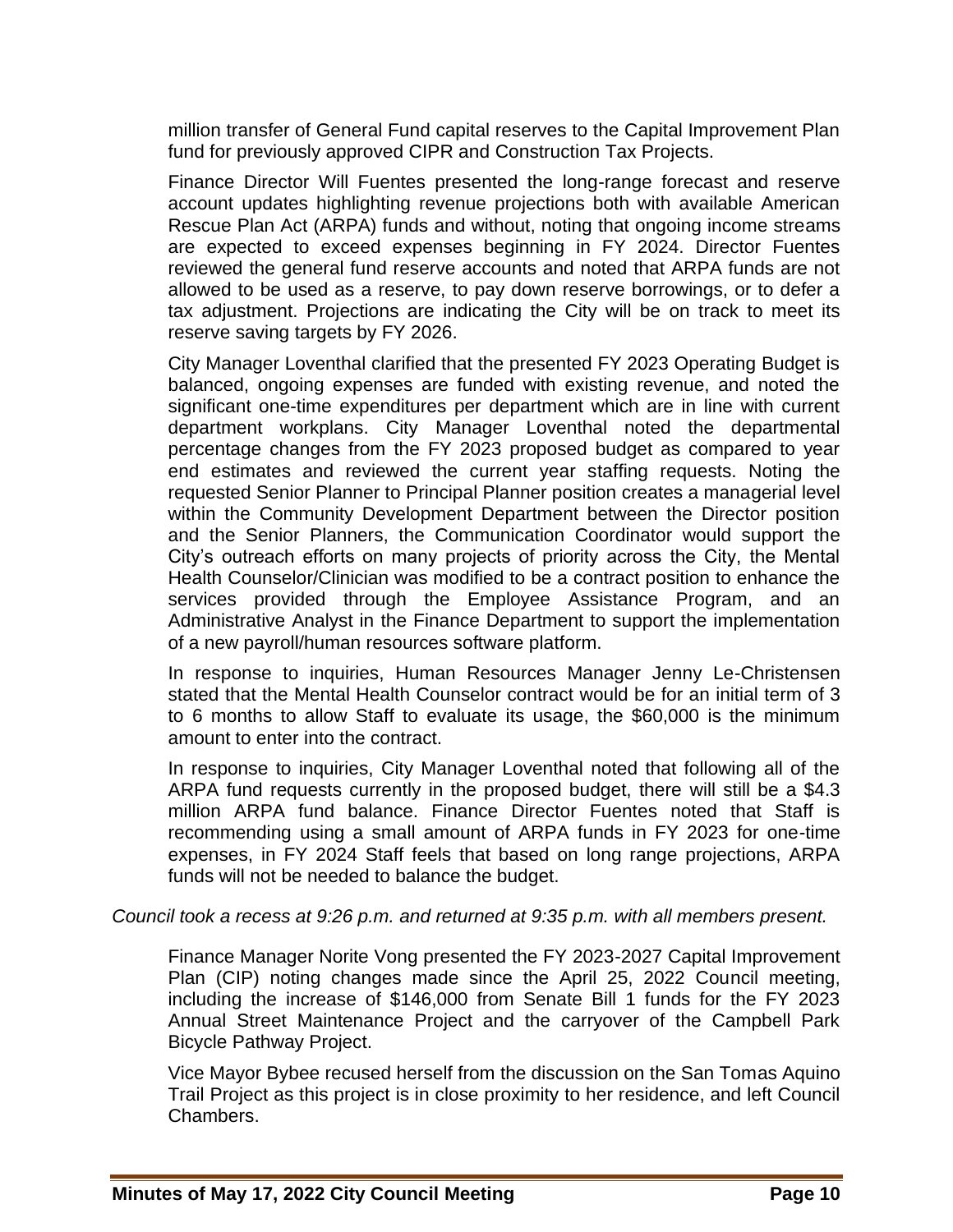Following discussion, Council confirmed consensus for leaving the San Tomas Aquino Trail Project on the unfunded project list.

Vice Mayor Bybee returned to the meeting room.

Mayor Resnikoff recused himself from the discussion on the Measure O projects (Library Building and Police Department Operations Building) as these projects are in close proximity to his residence and left the Council Chambers.

In response to inquiries, City Manager Loventhal noted that the moving expenses related to the Police Operations Building will be included in the final budget as an unfunded line item. Finance Manager Vong clarified that Finance Staff keeps the funding sources for the Measure O bonds separated in the CIP, this allows staff to better track what is being spent with Measure O Bond funds, and what is being spent with outside funding sources. Public Works Director Capurso noted that addressing the gravel lot at the Civic Center is not currently included in the Measure O budget, it is part of the Civic Center and would be eligible to use Measure O Bond funds to address, but at this point it is not currently funded. Public Works Director Capurso clarified that the trash enclosure area of the Measure O projects is included in the Police Department Operations Building design, however if limited funding requires we remove it, then it could be addressed as part of the gravel lot project.

Mayor Resnikoff returned to the meeting room.

Mayor Resnikoff opened the public hearing, there being no speakers, the public hearing was closed.

Councilmember Lopez requested Staff be strategic throughout the year about staffing needs and to be very clear on the need for the positions with each request.

Councilwoman Landry expressed concern that the amount of funding requested for the mental health coordinator contract would be enough to provide services to all City employees and she is not supportive of using ARPA funds to pay for the trash enclosure area of the Measure O projects.

Councilmember Gibbons requested additional information on the staffing needs, and the Economic Development Plans, requested further identification of what expenses have offset revenues specifically in the Recreation and Community Services Department. Councilmember Gibbons expressed concerns relating to the needs of the City in the next 5 to 7 years given the anticipated growth of the City. Councilmember Gibbons is supportive of outsourcing work where possible to limit the expenses associated with salaries, benefits, and increased retirement costs in the future. Councilmember Gibbons is not supportive of any vehicle purchases without first having an updated vehicle purchasing policy in place, and not supportive of using ARPA funds to address the gravel lot in the Civic Center.

Vice Mayor Bybee requested the inclusion of any scheduled vehicle purchases be included in the final budget documents. Councilmember Bybee is supportive of unfreezing positions, but is not supportive of adding new positions without a full understanding of the workload needs.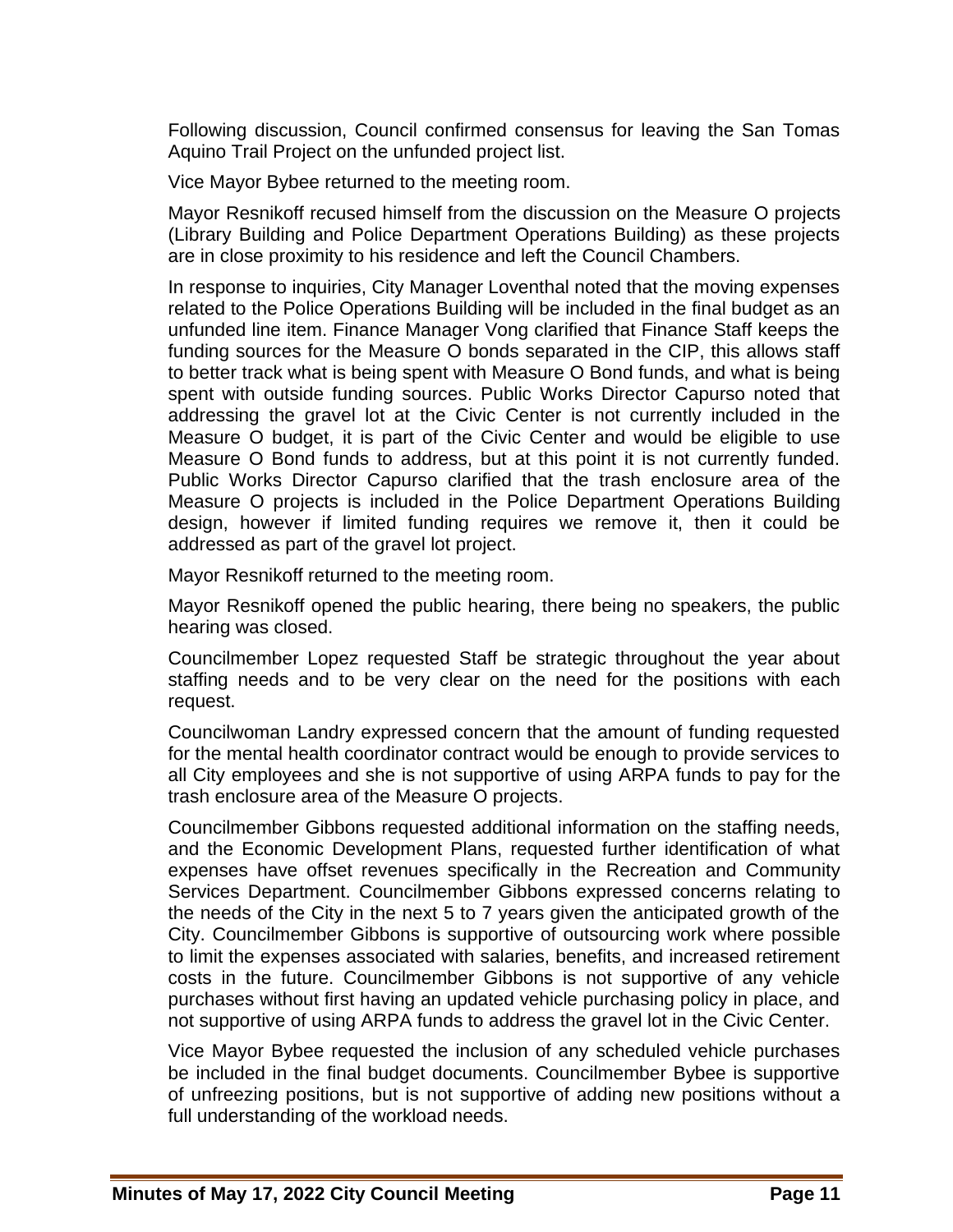Mayor Resnikoff expressed support for the Principal Planner position, but requested additional information on the Economic Development Plans, and the Communication Specialist position.

Public Works Director Capurso requested the use of ARPA funds for the One Bay Area Grant (OBAG) recommended 20% match to support the Downtown Priority Development Area.

Councilmembers confirmed consensus for the use of ARPA funds to support the OBAG grant application.

**M/S: Landry/Bybee – That the City Council review the Proposed Fiscal Year (FY) 2023 Operating Budget and 2023-2027 Capital Improvement Plan (CIP) as presented; establish June 21, 2022 as the date for a public hearing and adoption of the FY 2023 Operating Budget and CIP, as well as the Gann Appropriations Limit. The motion was adopted by the following roll call vote:** 

| <b>RESULT:</b>   | <b>ADOPTED [UNANIMOUS]</b>               |
|------------------|------------------------------------------|
| <b>MOVER:</b>    | Landry                                   |
| <b>SECONDER:</b> | <b>Bybee</b>                             |
| <b>AYES:</b>     | Gibbons, Landry, Lopez, Bybee, Resnikoff |

#### **NEW BUSINESS**

19. **Resolution Authorizing the Second Issuance and Sale of General Obligation Bonds in an Aggregate Principal Amount Not to Exceed \$30,000,000 (Resolution/Roll Call Vote)** 

Recommended Action: That the City Council adopt a Resolution authorizing the issuance of \$30,000,000 Election of 2018 General Obligation Bonds, Series 2022; approve the form of a Preliminary Official Statement; and authorize certain other actions in connection therewith.

Mayor Resnikoff recused himself from this item due to the close proximity of the project location to his residence and left the Council Chambers.

Finance Director Fuentes presented the Staff Report dated May 17, 2022 and stated that this item authorizes the issuance of bond funding to support the Measure O projects which were approved by the voters of Campbell in 2018. \$20,000,000 in bond funds were issued in August 2020, this item represents the remaining bond funds approved. Given the rising interest rates, Director Fuentes noted the importance of authorizing the issuance of these bond funds at this time. The Citizen's Bond Oversight Committee for Measure O has reviewed all bond expenditures and issued its first Annual Report in April 2022.

Vice Mayor Bybee opened the public hearing, there being no speakers the public hearing was closed.

**M/S: Landry/Gibbons – That the City Council adopt Resolution No. 12833 authorizing the issuance of \$30,000,000 Election of 2018 General Obligation**